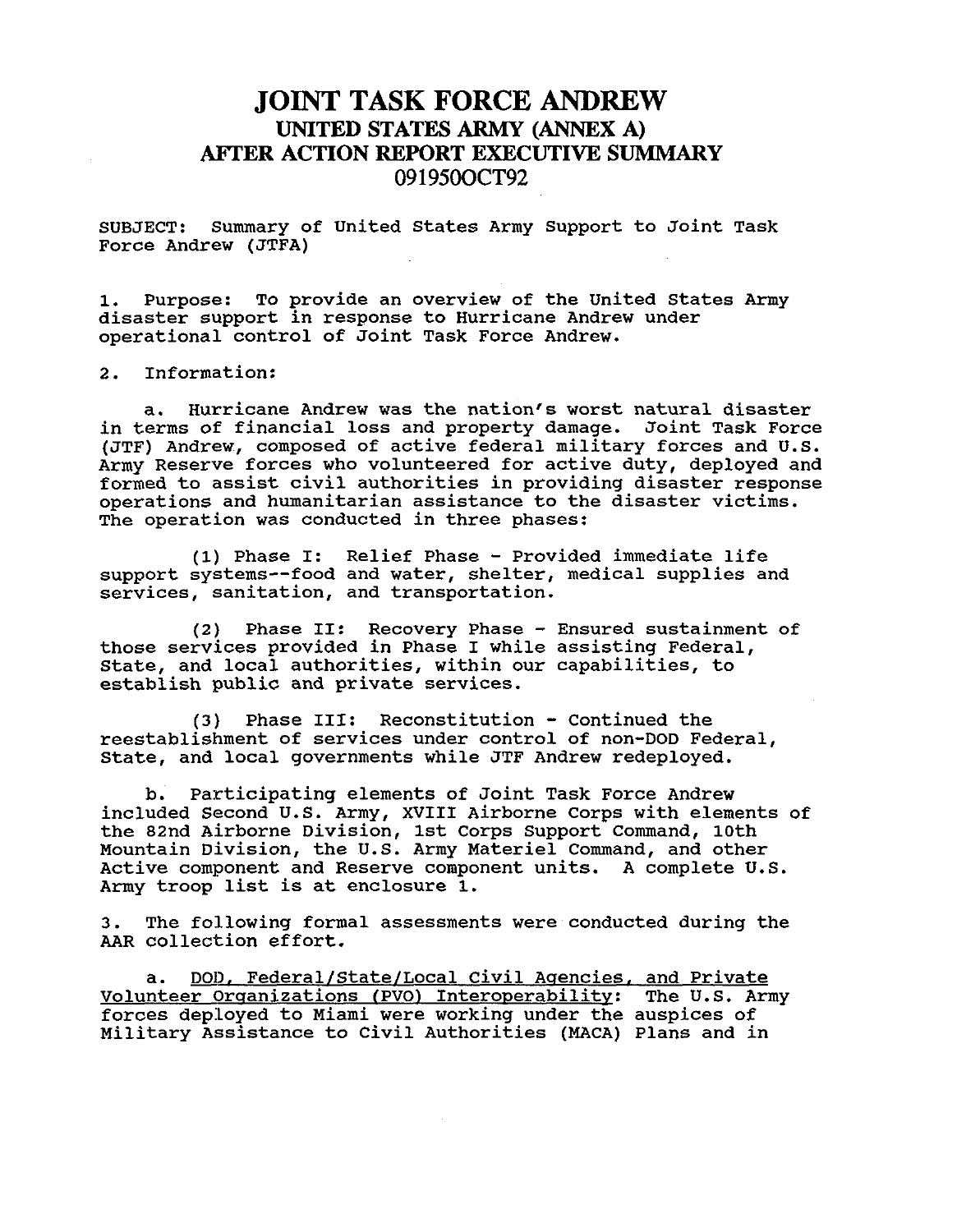conjunction with the Federal Response Plan (FRP). The DOD mission began with a tasking from CINCFOR to Second U.S. Army to appoint a Defense Coordinating Officer (DCO) prior to the In accordance with the Second U.S. Army MACA plan and the Federal Response Plan the DCO and his advanced Emergency Response Team (ERT-A) deployed on 23 Aug 92 to the Florida state EOC in Tallahassee, FL and began coordination with the FEMA appointed Federal Coordinating Officer (FCO) and his ERT-A teams which represented the Emergency Support Functions (ESF) deployed to facilitate the Federal emergency response. Also assembled in the Florida State EOC was the Governor and his State counterparts to the Federal ESFs. As Second U.S. Army rapidly transitioned to a fully functioning JTF, interoperability effectiveness was hampered due to a limited knowledge by new<br>personnel of disaster relief plans. These relief plans should be personnel of disaster relief plans. briefed daily to new personnel. In addition, copies of the latest Federal Response Plan should be distributed to key personnel. The deployment of a Presidential Task Force (PTF) added an unforeseen dimension to the interoperability process.

The JTF liaison with Federal and State civil agencies was the DCO. The Readiness Group Commander appointed as the DCO by the Second U.S. Army Commander facilitated early interoperability with the civil sector because he was able to deploy his staff for administrative and operational support and had been trained on MACA and the FRP. The DCO was also familiar with the operations and force structure of the Florida Army National Guard (FLARNG) as a result of his RG duties. As a result, coordinated operations among Active component units and the FLARNG early in the Andrew experience were a success.

The interoperability between the JTF and PVOs was a result of coordination between the DCO and FEMA. Mission taskings for PVOs were developed by the American Red Cross (ESF *#6),* validated by FEMA, and if appropriate, passed to the DCO for further coordination and execution by the JTF.

military Areas of Operations (AO) along municipality boundaries. Military commanders were collocated with their civilian counterparts. Another interoperability success was the assignment of

interoperability and should be assigned early in disaster relief operations. Civil Affairs assets were ideal for facilitating

b. Joint Command and Control: The CONUSA provides the nucleus for a JTF for catastrophic disaster relief operations because the CONUSA is the CINCFOR designated key regional DOD MACA planner. CONUSAs are given the responsibility for regional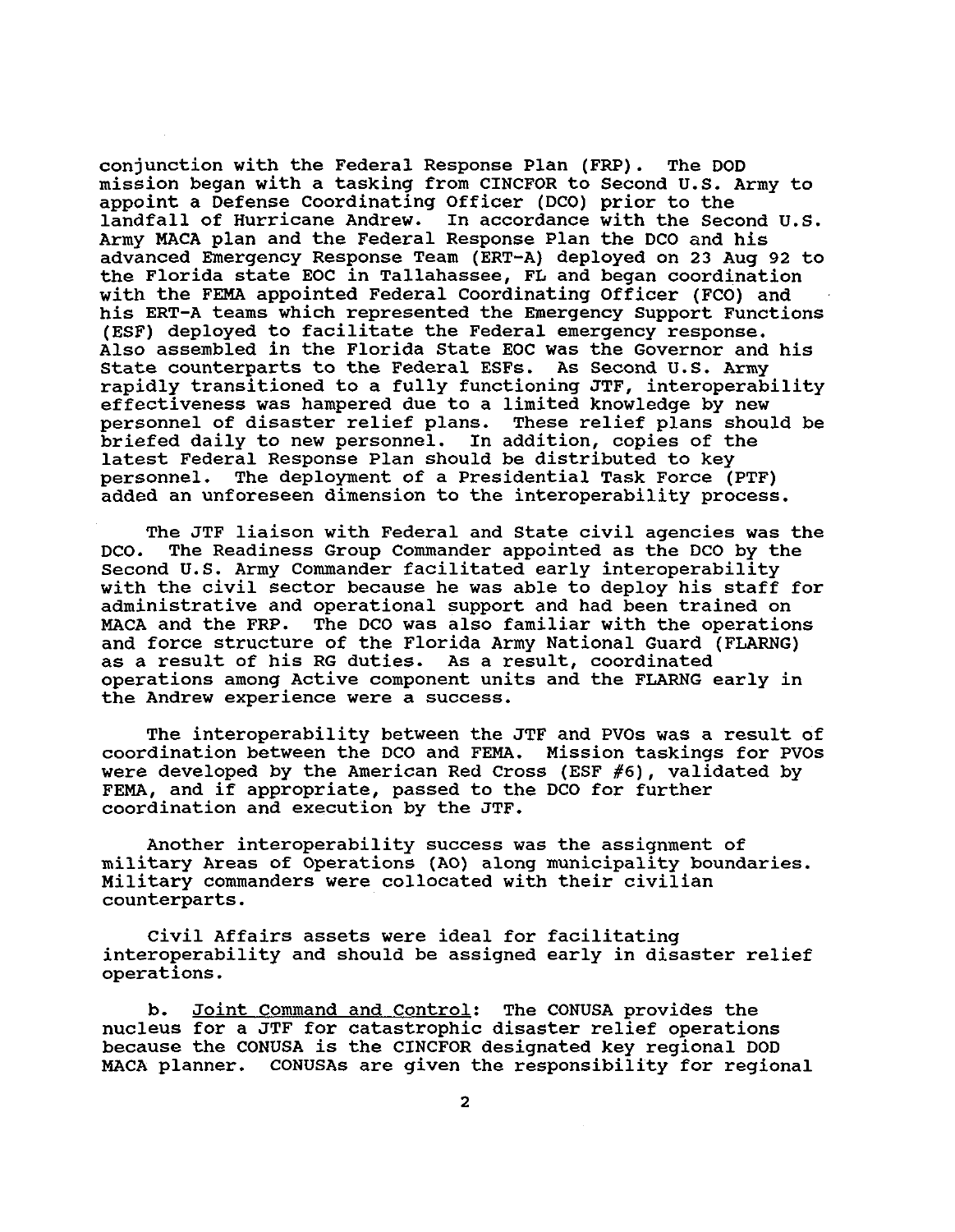planning, coordination, and execution of MACA operations for disaster relief operations. In the contiguous US the CINCFOR is responsible for disaster relief operations. Joint Task Forces are addressed in the Second U.S. Army MACA plan but not in organizational and functional detail because no template exists for CONUS operations of this nature. At a minimum, there should be Joint Doctrine developed for DOD response to catastrophic<br>disasters in CONUS. The Joint Doctrine should become a part The Joint Doctrine should become a part of MACA plans at all levels and trained throughout the chain of command in conjunction with its interface with the **FRP.**  Subsequent training with FEMA and state agencies responsible for disaster operations would provide for optimum command and control during the deployment phase of the operation.

Hurricane Andrew relief effort was coordinated through ESF *8* and in conjunction with a Presidential appointee serving as the Federal medical coordinator. Active component elements from the 44th Medical Brigade began to flow into South Dade County on *28*  August as part of the logistical task force from Fort Bragg. Division level medical assets subsequently arrived with the 82d<br>Airborne and 10th Mountain Divisions. The medical brigade Airborne and 10th Mountain Divisions. headquarters collocated with the National Disaster Medical System<br>(NDMS) Management Support Unit (MSU) in the disaster area. The (NDMS) Management Support Unit (MSU) in the disaster area. brigade staff provided structure, consistency, and expertise as volunteer Public Health Service (PHS) officers rotated through. A daily coordination meeting included representatives from many state and local health agencies, Red Cross, Salvation Army, interested local citizens and members of the brigade staff. The Army was thus part of a coordinated medical effort. c. Health Care: The Army medical effort in support of the

functional areas: evacuation, treatment, facilities, preventive medicine, mental health, veterinary, dental, and medical<br>logistics. The brigade staff included Army experts in ea The brigade staff included Army experts in each of these areas. The Army expert provided leadership while encouraging the appropriate civilian agency to take the lead. Area support/primary care assets of the newly formed Area Support Medical Battalion were effective in outreach to isolated parts of the civilian community. Division medics provided Level I and Level I1 care to civilians as troops identified needs within their areas of operation. Army units accounted for more than half of the 67,000 total patient contacts made by the Federal relief effort. Care above this level was referred into the civilian system. The medical effort was managed within the following

Civilian Emergency Medical Service **(EMS)** was effective in regulating patients into the northern Miami hospitals; thus military hospitalization, though available, was not required for civilian casualties. Six Army preventive medicine units (two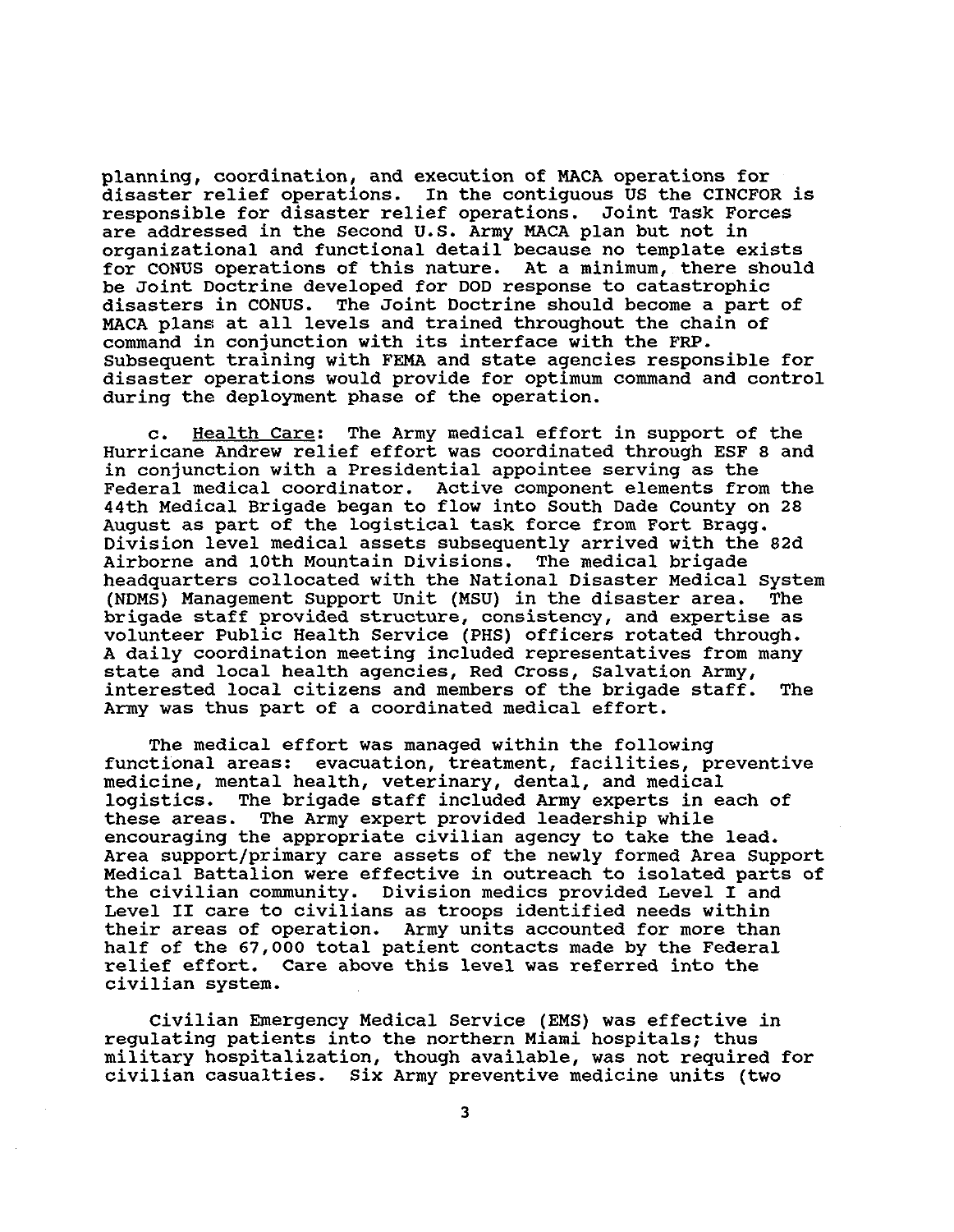arrived unrequested by JTF) were incorporated into the overall sanitation, water, and vector control effort working cooperatively with PHS, Navy, Marine, Air Force and state and local preventive medicine assets. The 32d Medical Logistics Battalion established a Class VIII depot operation at Opa-Locka Airport to receive, classify, and distribute donated medical supplies through the Florida State Health and Rehabilitative Services to civilian relief medical facilities and to military medical elements.

Overall the medical support went well. Doctrine for medical disaster relief should reflect the importance of coordinated medical efforts among all agencies, Federal and Civilian, and of baseline knowledge of assets available from other services to include the NDMS. It may be appropriate to amend the Stafford Act to make clear that medical services can be provided to disaster relief personnel. must be active players since health statutes govern public health matters from immunizations and school physicals to sanitary inspections. The state and local health agencies

threatening needs of disaster victims by providing food, bottled water, clothing, beds/bedding, and temporary shelters. Current doctrine needs to be developed for disaster relief logistics. However, there are a number of manuals available that give guidelines in logistics support. For example, FM 100-10, Combat Service Support, suggests three guidelines for disaster relief: tailor the package for the mission, arrange for contracting early on, and use local resources. Based on Hurricane Andrew experience, logistics units should be included in the first group of Army units deploying to a disaster area, in order to develop the logistics infrastructure so that humanitarian relief support can begin. Simultaneously, contracting should commence for those items that the Army cannot provide or supply in the quantities required (i.e., reefer vans, ice, dumpsters, and porto-lets). Contingency contracts should be drawn up before a disaster occurs. This will alleviate time wasted in finding contractors after a disaster has already happened. d. Logistics: Prompt logistics response met immediate life-

lots, was quickly acquired to enable expedited receipt, storage and distribution operations. The U.S. Forest Service activated its Incident Command System and coordinated with other Federal agencies to quickly establish a warehouse and staging area to receive, store and issue Federal supplies and equipment at Miami Airport. Army Materiel Command then assumed this warehouse and also established a theater-wide wholesale operation for DOD and Federally-purchased materiel plus donated relief goods, using a In-place real property, such as vacant warehouses and parking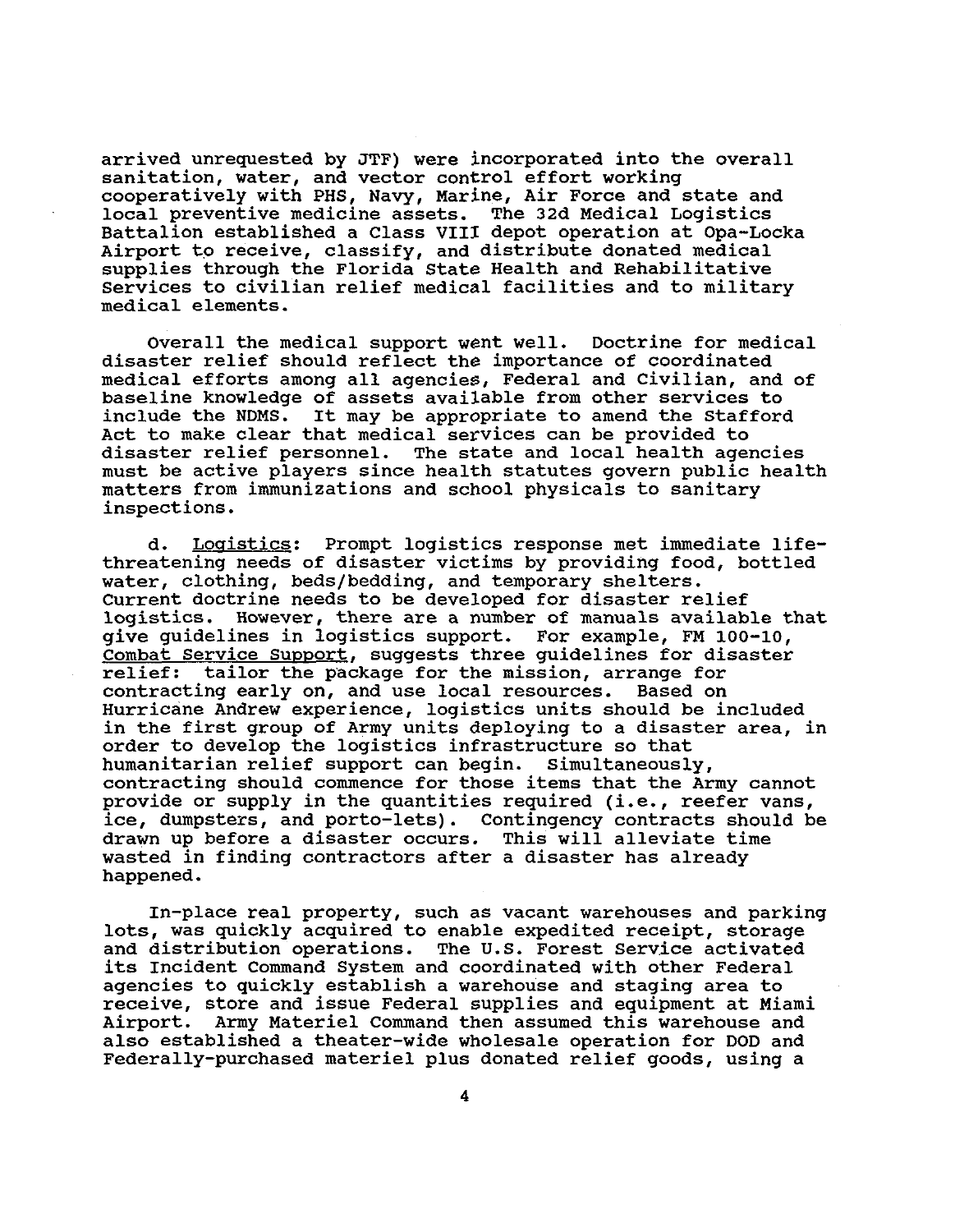successful combination of military and commercial resources. These resources included both leased and military materiel handling equipment (MHE) and trucking, civilian and soldier warehouse operators, and a combination of fixed commercial and temporary military covered storage structures.

ARFOR quickly established an effective resupply and sustainment flow using the DOD distribution system and a daily USAF logistics flight from the rear (Fort Bragg and Fort Drum). The ARFOR commander was tasked to provide consumable supply support to all non-based ashore forces, including the U.S. Marine Corps personnel.

The 1st COSCOM established a single source supply request site by using one Standard Army Retail Supply System (SARSS-1) at each Corps Support Group (CSG) in support of the 82nd ABN Division and 10th MTN Division respectively. forwarded to the SARSS-2A site located at the Corps Materiel Management Center (CMMC) (FWD). Requisitions were transceived via MSE to the CMMC (Rear). Requests were filled out of Fort Bragg GS/DS stocks, configured, and shipped via ALOC to Homestead<br>AFB. This force projection distribution system minimized forward This force projection distribution system minimized forward deployed stockage hence reducing ASL and PLL required for deploying units in support of disaster relief operations. Requisitions were

used organic tactical communications as they began the relief effort. These tactical systems provided critical command and control capabilities and initial support to the vital Combat Service Support (CSS) units. However, CSS did not have sufficient equipment authorized to install tactical communications at every Mobile Kitchen Trailer (MKT) and Humanitarian Depot. Initially, commercial cellular telephones and the tactical network provided the needed support but, as the commercial network was restored, regular telephone service replaced the cellular and tactical telephones. operated in the CINCFOR UHF TACSAT net with the JTF **HQs** and its other components. e. Communications and Automation: ARFOR elements primarily

minimal early communications enhancement to the tactical network, widespread use of these means by the civilian community quickly overwhelmed surviving relays. All efforts should be made to locate command and control elements, MKTs, LSCs and depots near surviving commercial telephone exchanges. Although cellular telephones and hand-held radios provided a

f. Engineer Operations and Sustainment: On 24 August 1992 Hurricane Andrew passed through southern Florida destroying public utilities, thousands of structures, and leaving an estimated 42 million cubic yards of debris. The operation saw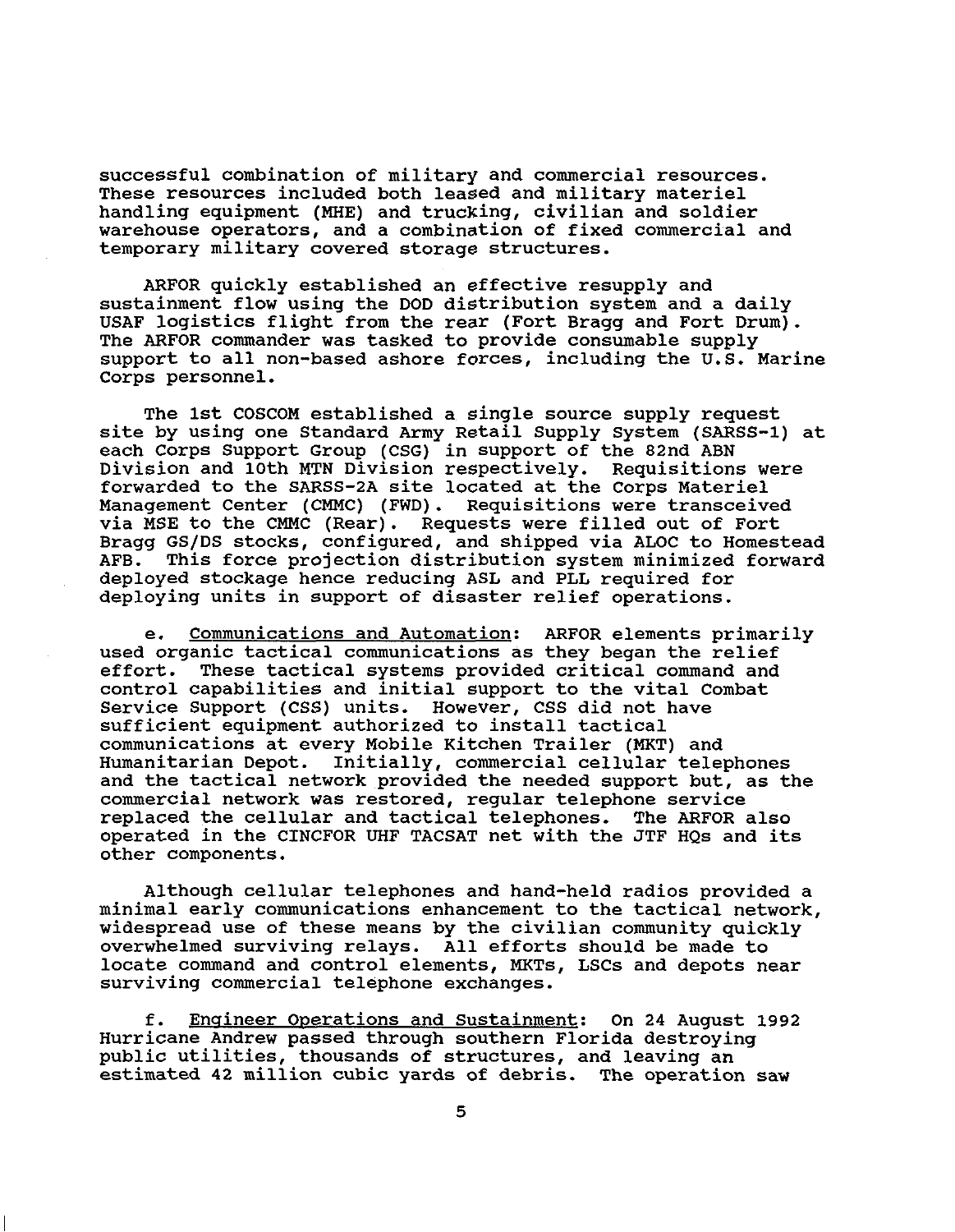the largest joint and combined engineer force (Army, Air Force and Marine engineers; Navy Seabees; Canadian engineers; and United States Army Corps of Engineer (USACE) employees and contractors) ever assembled cleaning and repairing the destruction.

The first JTF engineers on the scene were employees of the U.S. Army Corps of Engineers (Jacksonville District) and members of the 841st Engineer Battalion **(U.S.** Army Reserve) from Miami. The Jacksonville District personnel immediately went to work with in-house labor to remove debris and let contracts to provide<br>water, ice, porto-lets and debris removal to open roads. The water, ice, porto-lets and debris removal to open roads. 841st Engineer Battalion, utilizing volunteer soldiers, cleared roads and the runways of Homestead Air Force Base. In the following days and weeks the ARFOR engineer force grew to over 2,500 personnel and the Jacksonville District expanded to over 600 Army employees and 4,000 contxactor personnel.

An area of operations was established with Task Force All American (82nd) in the north, and Task Force Mountain (10th) in the south. The ARFOR engineers were organized under the 20th The ARFOR engineers were organized under the 20th Engineer Brigade. The 20th Engineer Brigade held the 92nd Engineer Battalion(-) in general support. TF All American had the following engineer support: 27th and 46th Engineer Battalions; and the 264th, B/307th, and 362nd Engineer Companies. TF Mountain had the following engineer support: 937th Engineer Group; 841st (Reserve)(-), 41st, and 43rd Engineer Battalions; and the 63rd, 586th and 642nd Engineer Companies. These engineers cleared roads and runways; removed debris; built Life Support Centers; provided generators; repaired roads and conducted a variety of other engineer missions. Power Engineer Battalion provided generator support to the Northwest Wellfield (Miami's largest source of water) and to numerous other facilities and organizations. District (USACE), provided immediate response support and quickly moved to long term recovery operations with nearly \$400 million in contractual authority under ESF **#3** for such items as debris removal, roof repair, school repair, trailer court clearing, etc. The USACE Prime The Jacksonville

immediate basic human needs and mobilized private and local contractors to carry on with recovery operations. engineers hauled over 43,000 dump truck loads of debris utilizing 220 dump trucks and 55 bucket loaders. Engineer units were augmented by over 170 leased dump trucks and 50 leased bucket Additionally, they erected and maintained two Life Support Centers. USACE contractual effort removed over 4 million cubic yards of debris, roofed over 5,000 homes, cleared over 1800 mobile home pads, delivered over 1.42 million gallons of potable water and issued over 3,000 tons of ice. The ARFOR engineers in conjunction with USACE restored ARFOR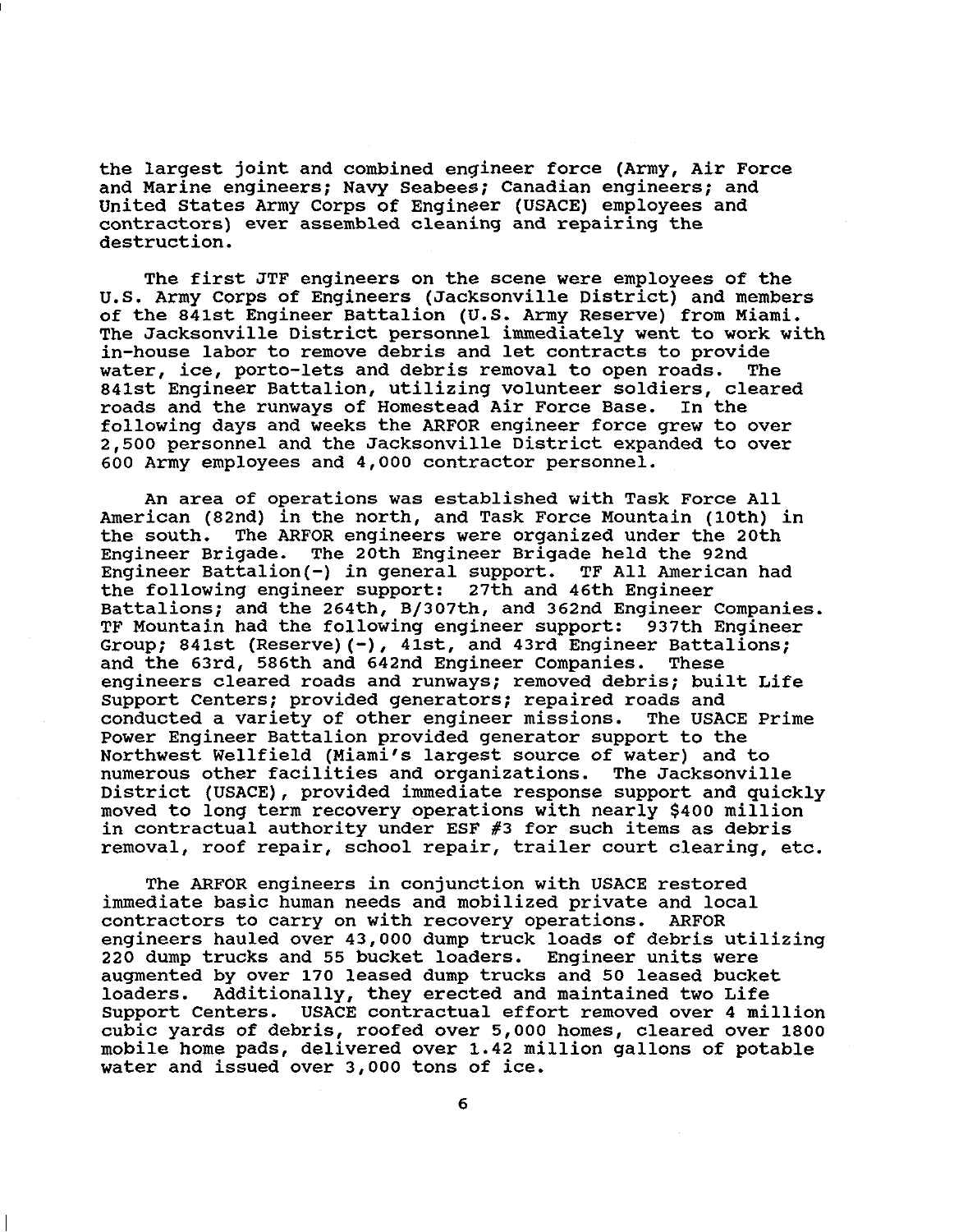Military engineers filled the gap until contractors, volunteer relief organizations, and local communities could be mobilized to carry on with disaster recovery. Appointing a USACE Division Engineer as the JTF Engineer and using an active duty Engineer Group as the JTF Engineer staff ensured the synchronization of the USACE (ESF-3) and military JTF engineer effort. USACE'S contractual capability reinforced and complemented the military engineer effort in the early stages of recovery and ultimately allowed military engineers to disengage as private contractors came on line.

the area of operations without an accurate engineer reconnaissance and assessment. Had a good engineer assessment been accomplished in the first 12-24 hours of the disaster, synchronized engineer recovery effort could have been brought to bear much earlier. (2) Class IV push packages for disasters need to be developed as very little construction material is available in an area hit by a disaster. **(3)** The appropriate USACE Division Engineer should become the JTF Engineer and the nearest active duty Engineer Group should provide the JTF Engineer staff. **(4)** The ability to supplement TO&E organizations with rental equipment in domestic disasters greatly enhances their capabilities. Four lessons learned were: (1) Engineer forces flowed into

g. Militarv Police/Phvsical Securitv: Military Police played a significant and effective role in this disaster relief operation. Both active component and FLARNG military police deployed early and conducted mission support in accordance with established doctrine. FLARNG military police were not federalized and therefore were not subject to constraints imposed by Federal law (18 USC 1385, commonly known as the Posse Comitatus Act). They performed security and law enforce They performed security and law enforcement missions in support of the disaster area. Active component military police support included traffic control (but only where such activity was in furtherance of a military purpose, e.g., facilitating the movement of military convoy traffic), area and route reconnaissance, security of military equipment and supplies, force protection, discipline, law and order (military personnel only), and VIP security. Active component military police did not conduct civilian law enforcement operations.

This disaster relief operation validated the requirement for the early deployment of military police in similar operations to include the need for MP representation on the disaster assessment team immediately after a disaster occurs. Standardized training, combined with a focus on deployability and operational readiness, resulted in successful interoperability among MP units. Interagency coordination also went well, demonstrating the criticality of MP **LNOs** with civil authorities and with the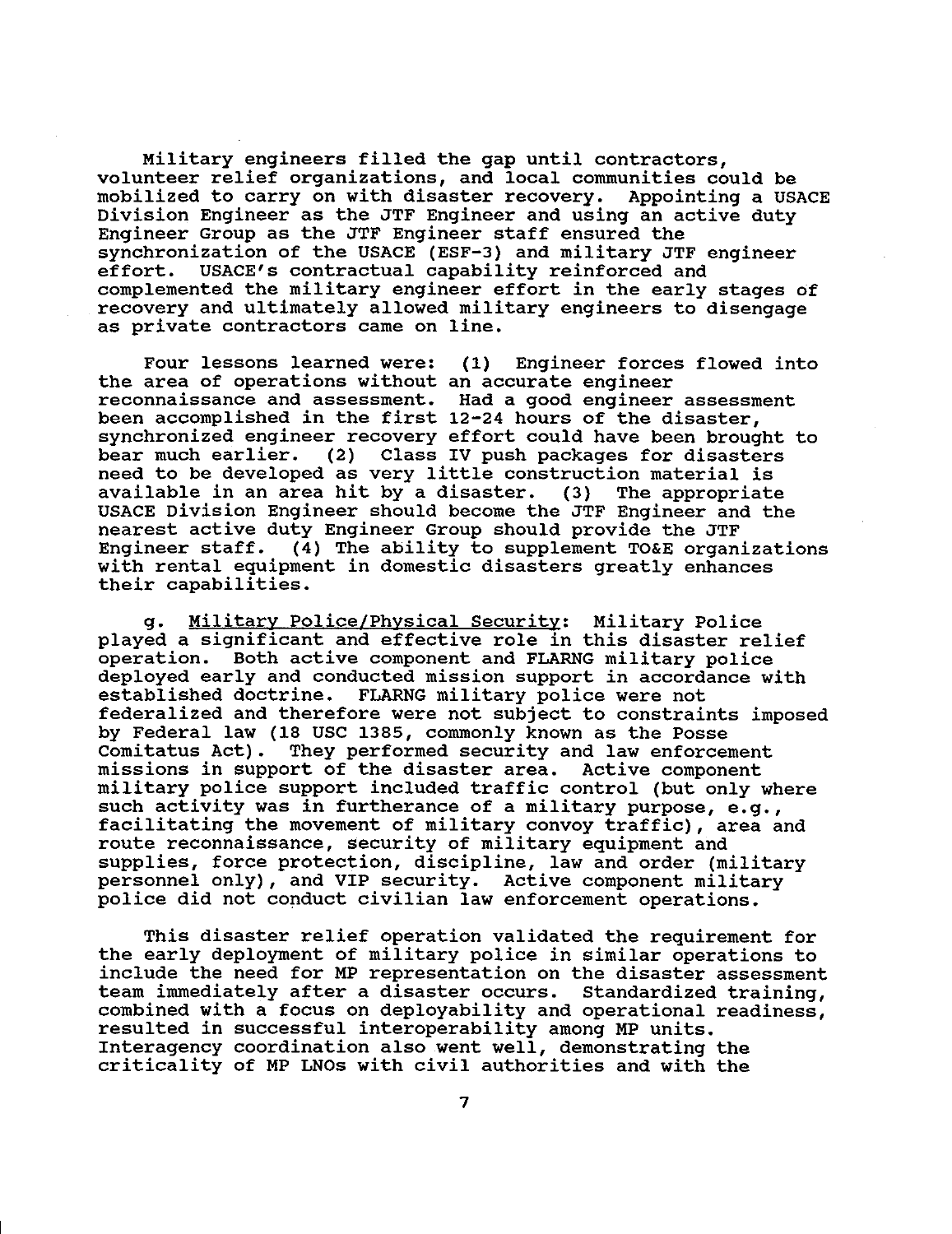National Guard early in disaster relief operations. compatible communications with civil authorities had a negative impact on interoperability. Physical security was successful. The conscious efforts by Provost Marshals and command emphasis at all levels on physical security measures kept incidents of theft/loss of Government equipment extremely low. volunteer agencies were not aware of security measures and received advice and assistance from military police on physical security concerns. The lack of Civilian

h. Joint Airspace Management: Army Aviation Command and Control (A2C2) procedures for JTF Andrew were initially developed at an ad hoc meeting of the JTF and the Federal Aviation Administration (FAA), with representatives from USAF, USN, USCG<br>and the FLARNG. There was no initial response by the DA Regiona There was no initial response by the DA Regional Representative (DARR) under *AR* 95-2, paragraph 6-55. XVIII Corps A2C2 representatives working with the FAA and JTF Aviation Officer published an Aviation Procedures Guide (APG), based in part on a 1989 proposed FAA Helicopter Routing Plan for the Miami TLA. Operations in support of disaster relief within urban areas on U.S. soil, with-in place FAA operating facilities are not addressed in Joint Air Doctrine.

The JTF's immediate NOTAM distribution to XVIII ABN Corps, Flight OPNS Centers, NAVFOR, FAA and non-JTF flying units was key to flight safety. The Aviation Safety Officer is an integral aspect of the JTF aviation operations.

i. Joint Transportation Operations and Sustainment: The deployment of forces to support JTF Andrew and the subsequent transportation support of these forces went well. For XVIII ABN Corps and subordinate elements the deployment was an excellent validation of the Emergency Deployment Readiness Exercise (EDRE) program. a weekend. Many units deployed on less than 48 hours notice during

The Joint Operations Planning and Execution System (JOPES) was not used as designed during the initial deployment. The majority of the actual arrival information for commercial aircraft moves never was entered into JOPES. Transportation Coordinator Automated Command and Control Information System (TCACCIS) was used very little during the deployment. The Joint Movement Control Center (JMCC) was not activated until several days after JTF Andrew was formed. There is not a set structure nor a designated, trained group of personnel to form a JMCC. The other system,

Transportation Office (JTO) to give the JMCC the capability to make commercial transportation arrangements. In CONUS, the JMCC structure should include a Joint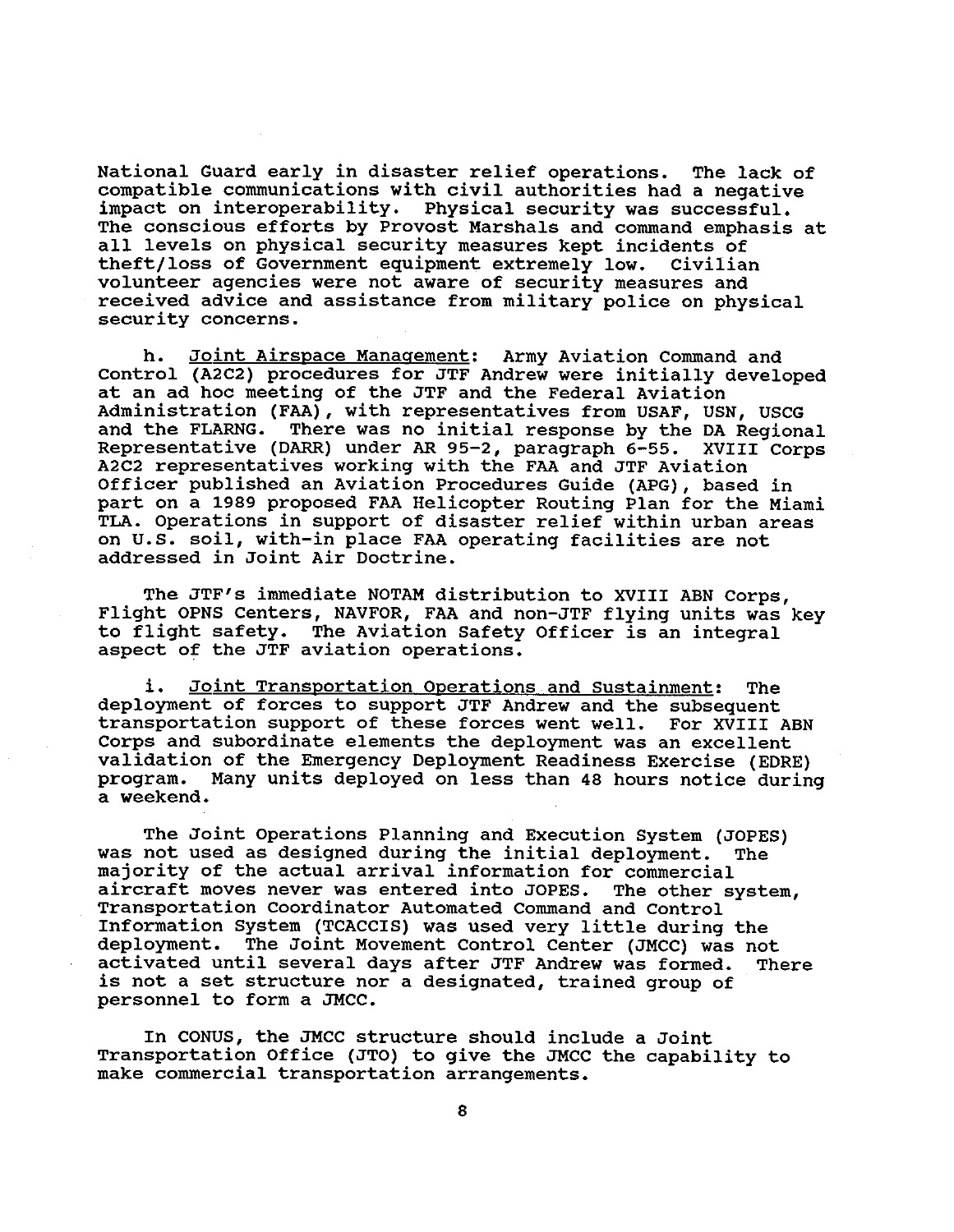One of the highlights of the retail distribution system was the use of 5-ton engineer bridge trucks using the Palletized Load<br>System (PLS) concept. The engineers had removable cargo beds for The engineers had removable cargo beds for these trucks. The trucks were capable of dropping their loaded cargo beds at a retail site without the aid of any Material. Handling Equipment (MHE). This kept the trucks from being dependent on MHE which was not always available at the retail sites.

j. PAOfPIO Onerations: Volunteers from U.S. Army Reserve public affairs detachments augmented the JTF Public Affairs Office, the Joint Information Center and the broadcasting staff of Radio Recovery. Prior to integrating the Reserve component, the early deployment of active-duty public affairs elements was key in keeping the media informed in a crisis situation while obtaining the logistical support necessary to establish the JIC.

The media relations tempo in this operation was quicker than in previous joint task force humanitarian assistance missions. Reporters used their own equipment, were mobile and had unrestricted access in covering the relief operation. These variables presented a significant public information challenge.

Public affairs provided timely information about the relief activities of all uniformed services and spoke with one voice through continuous coordination of the issues and in multiple languages. This was crucial early in the operation when disseminating crisis information was critical in establishing the public's confidence in the military's ability to provide disaster relief. As military leaders collocated with civilian leaders in the affected areas, public affairs officers collocated with their counterparts as well. The result was a visible signal to the media of the high degree of the civil/military team's commitment to doing what was necessary to provide relief.

Clearly, the American people's impression of a joint task force humanitarian assistance mission depends upon what they see and hear on television and radio news, and what they read in newspapers and national news magazines. The public's perception of the JTP's success is influenced by close coordination between the JIC and JTF PAO. The concept of the JIC was definitely validated, as was the use of a USAR Press Camp Headquarters as the JIC's operational structure.

k. Transition (Militarv and Civilian): The **U.S.** Army's level of support to JTF Andrew followed the three phases (enclosure 2). Even though all three phases began almost immediately the largest number of Army forces were needed during the relief phase. As basic survival needs were met fewer forces were needed during the recovery phase and we learned that even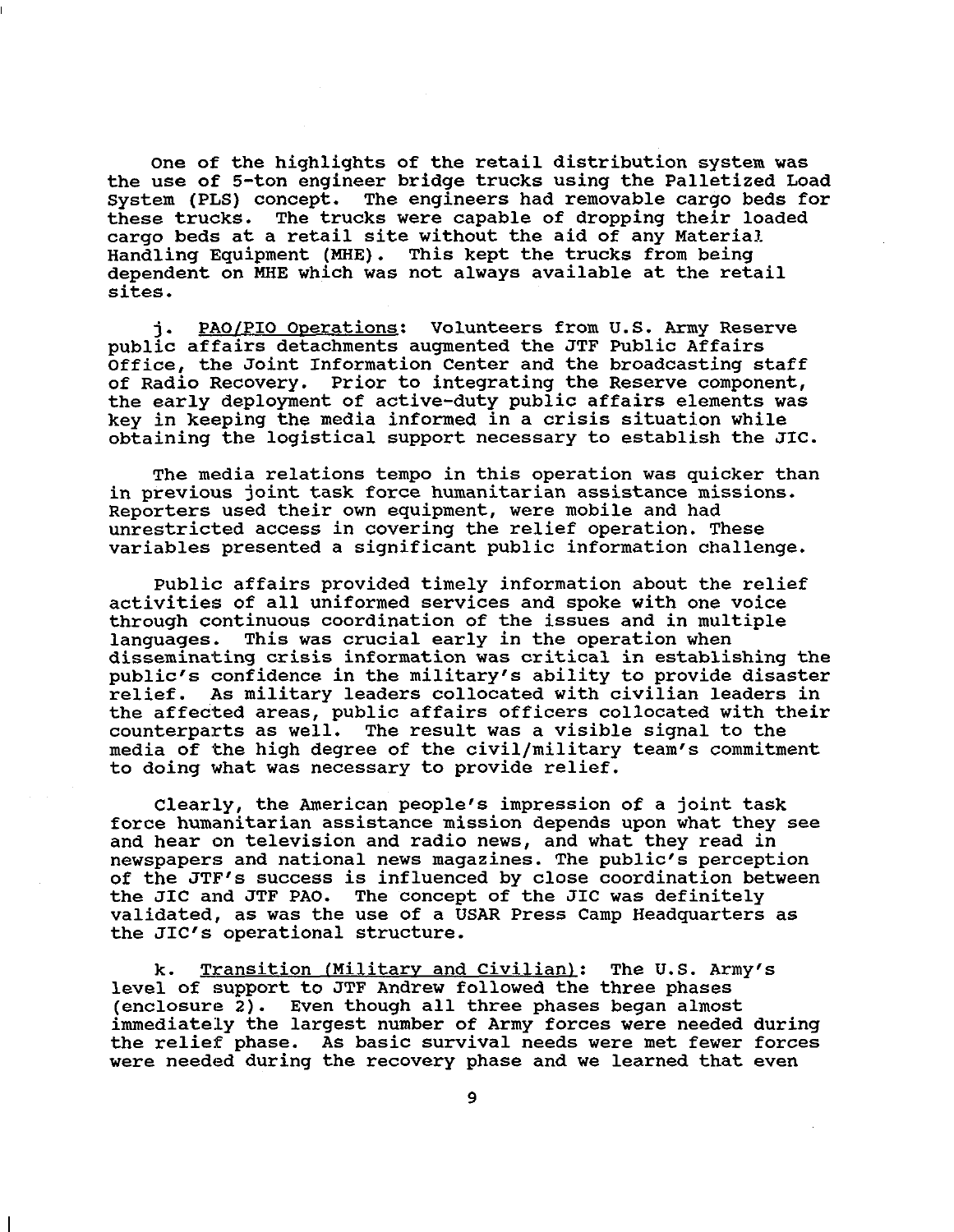fewer Army forces are required during the reconstitution phase. Our experience in disengaging from our humanitarian relief role in the Hurricane Andrew area of operations suggests it may be appropriate in future disaster relief operations to only have two phases, Relief and Recovery. We learned in this disaster relief operation that our third phase, Reconstitution, is not a phase which is followed by other Federal agencies in the Federal Response Plan and may suggest a mission duration for the Army which is well beyond our humanitarian relief role. During this disaster relief mission we found it was impossible to disengage and redeploy units in a normal manner. Disengagement and redeployment required a methodology which we termed Operational Mission Capability Adjustment (OMCA). These adjustments we derived by careful analysis of the following factors:

- (1) Mission Status.
- **(2)** criteria for completion.
- **(3)** Other requirements.
- **(4)** Coordination with local community.
- (5) Coordination with FEMA.
- (6) Public Affairs considerations.
- (7) Political considerations.

An example of an OMCA analysis is at enclosure 3.

forces are released from their missions it must be done in such a manner that it precludes the perception of abandonment. then should Army units be released from the disaster area. The critical factor in transition is one of perception. As Only

1. JTF Functions, Evolution and Development: Due to the severity and magnitude of Hurricane Andrew, a JTF was the appropriate organization to ccmmand and control the military's participation in the operation. A CONUSA is the ideal organization to form the JTF. An earlier and more comprehensive damage assessment would have facilitated early JTF operations.

commanders a base to determine force levels and types of forces required. All appropriate Army information collection resources should be used. Civil Affairs and Special Forces damage assessment teams should be inserted early to provide comprehensive assessment on the extent of the disaster. Early knowledge of Andrew's magnitude would have provided